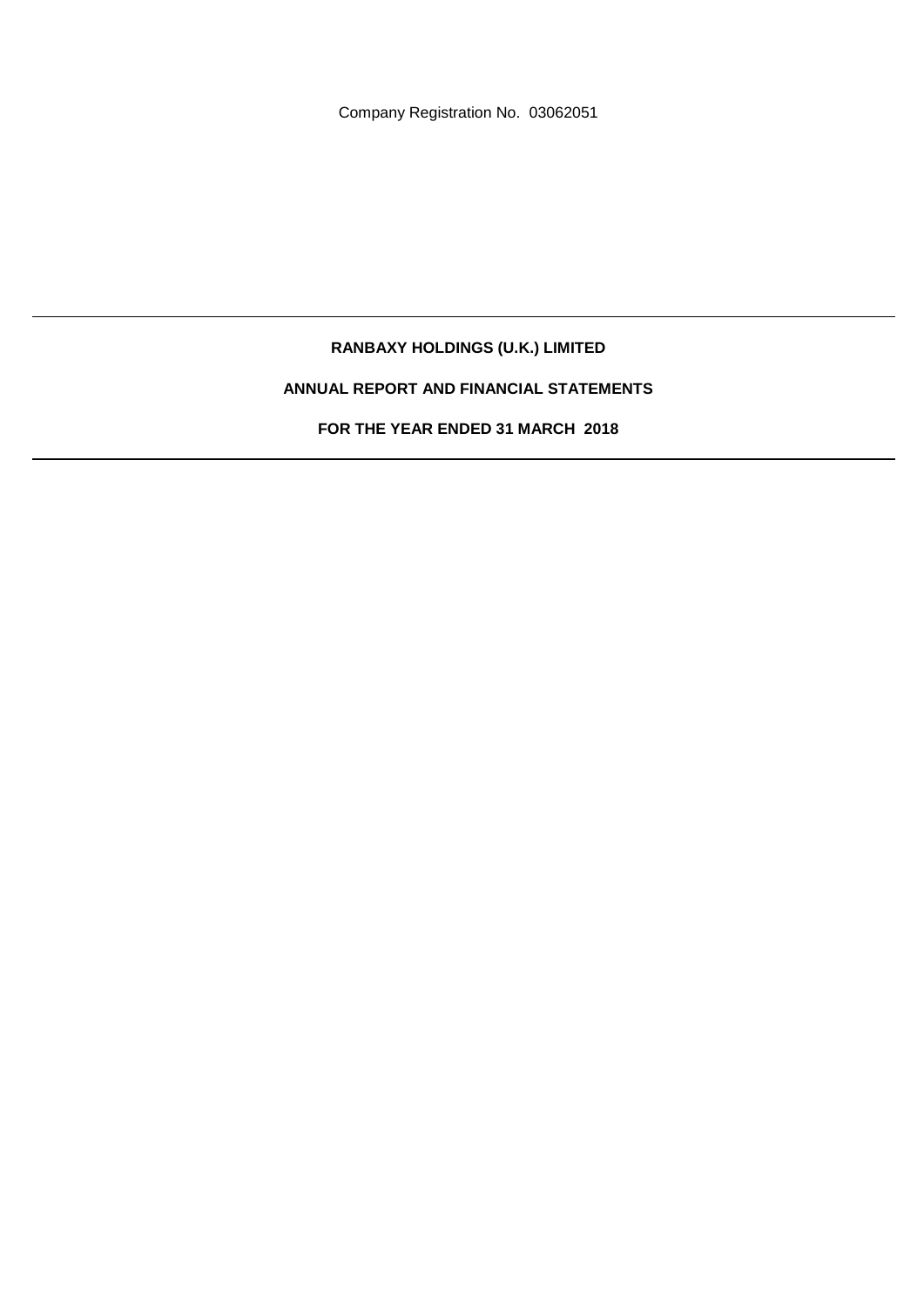# **CONTENTS**

|                                           | Page(s) |
|-------------------------------------------|---------|
| Company Information                       | 2       |
| <b>Strategic Report</b>                   | 3       |
| Directors' Report                         | $4 - 5$ |
| Auditors' Report                          | $6 - 8$ |
| Statement of Income and Retained Earnings | 9       |
| <b>Statement of Financial Position</b>    | 10      |
| Notes to the Financial Statements         | 11 – 16 |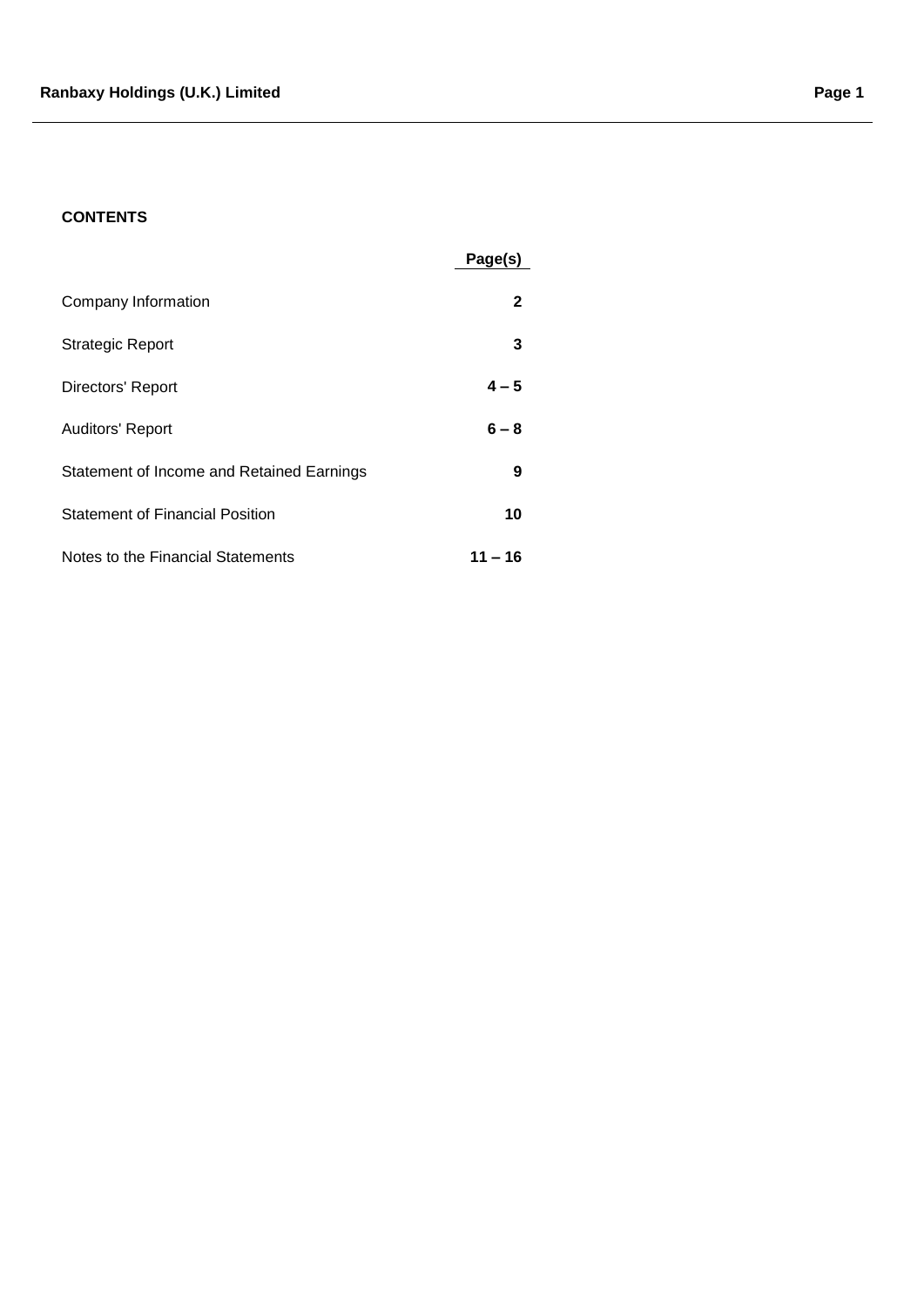# **COMPANY INFORMATION**

| <b>DIRECTORS</b>         | Mr Neeraj Sharma<br>Mr Prashant Lakhamshi Savla                               |
|--------------------------|-------------------------------------------------------------------------------|
| <b>REGISTERED OFFICE</b> | 5th Floor<br>Hyde Park Hayes 3,<br>11 Millington Road<br>Hayes UB3 4AZ        |
| <b>AUDITOR</b>           | Kingston Smith LLP<br>Devonshire House<br>60 Goswell Road<br>London, EC1M 7AD |

**COMPANY NUMBER** 03062051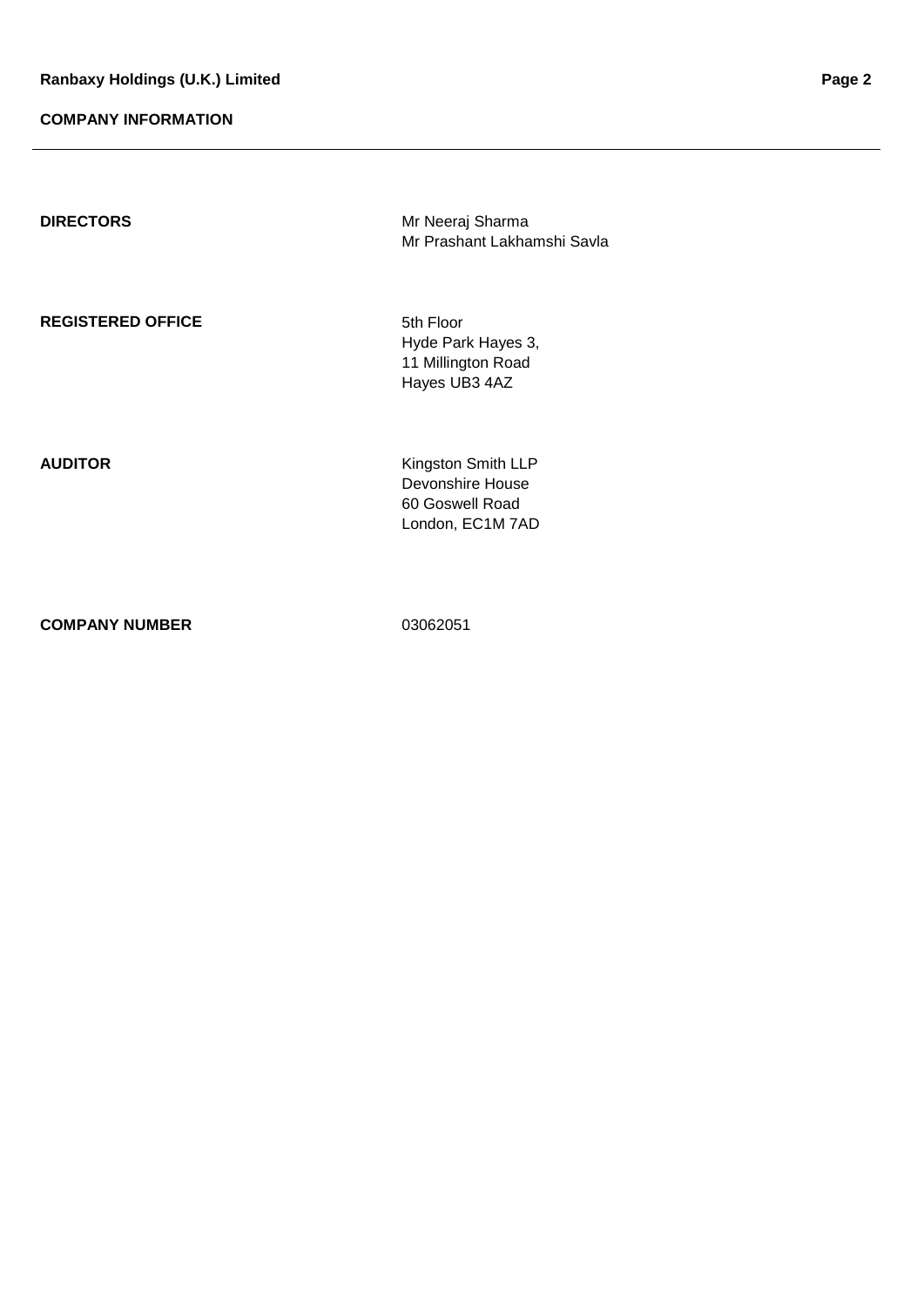Company No: 03062051

# **STRATEGIC REPORT**

## **REVIEW OF BUSINESS AND FUTURE DEVELOPMENT**

#### **Business overview**

The Company is an investment holding company of a group of subsidiary companies. The company is currently not engaged in any trading activities.

## **Financial Overview**

Net operating expenses for the year ended 31 March 2018 were £210 (2017: £11,474). During the year the company received a dividend from Ranbaxy Europe Limited of £1,820,943 (2017: £nil). An interim dividend of £1,672,600 (2017: £nil) was declared and paid to the sole shareholder Sun Pharma (Netherlands) B.V. during the year.

#### **Future Developments**

The Company will continue to act as a holding and investment company and undertake management of any assets in line with its primary objective.

#### **Key Performance Indicators**

The company's key performance indicator is its level of net operating expenses. The reduction in operating expenses is due to foreign exchange fluctuations.

#### **PRINCIPAL RISKS AND UNCERTAINTIES**

The principal risks arise from the fluctuation in the value of investments in group undertakings. Significant investment value emanates from the group subsidiary Sun Pharmaceutical Holdings USA Inc. Consistent results posted by the group undertaking in the USA in which Sun Pharmaceutical Holdings USA Inc. has invested leads to a reasonable deduction of relative stability, certainty and management of risks.

This report was approved by the Board on 21<sup>st</sup> June 2018. By Order of the Board

Neeraj Sharma **Director**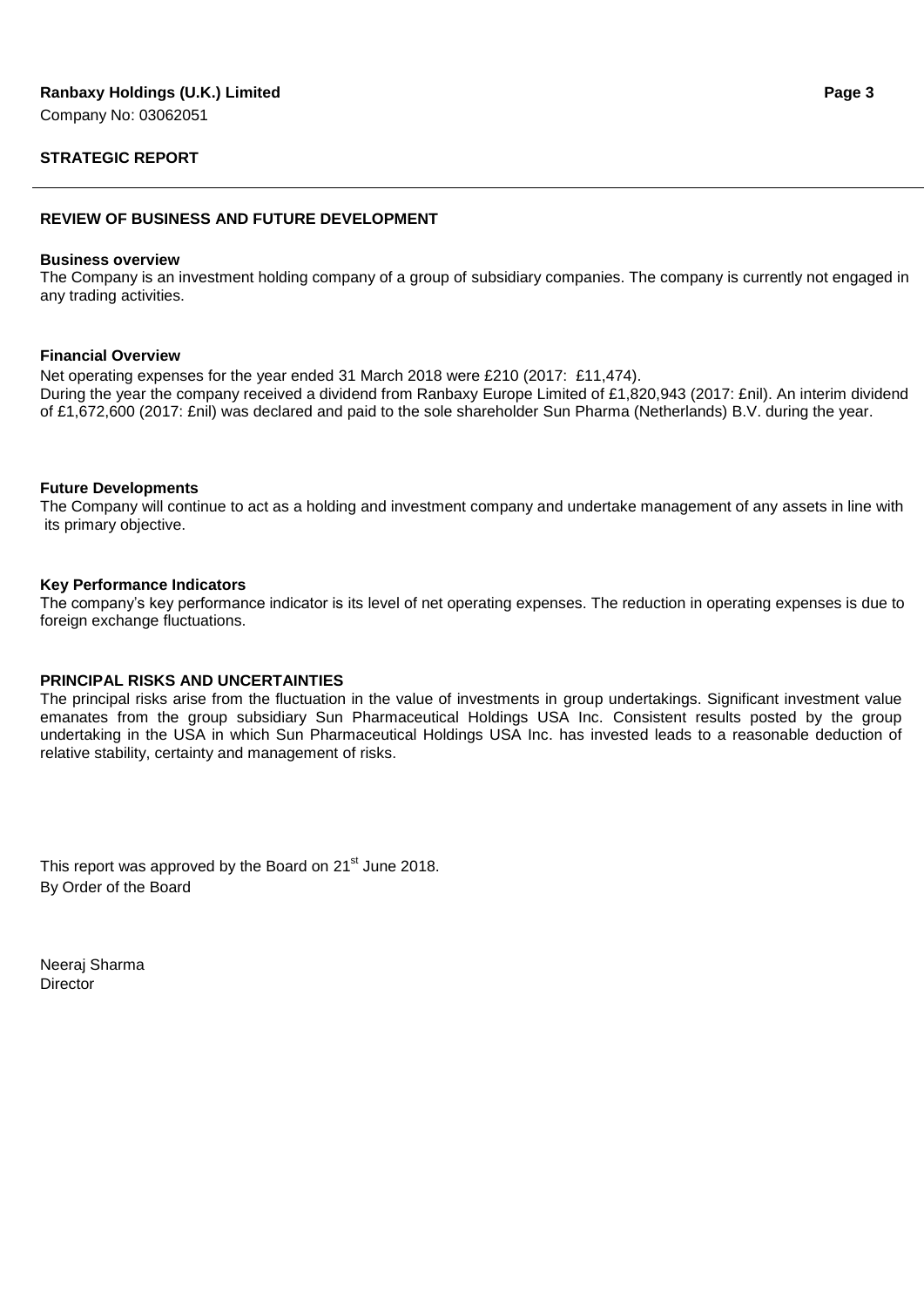## **DIRECTORS' REPORT**

The directors submit their report and the audited financial statements for the year ended 31 March 2018.

### **1. PRINCIPAL ACTIVITY**

The principal activity is that of a holding company.

## **2. RESULTS AND DIVIDENDS**

The results of the company for the year under review are as stated on page 9 of the financial statements.

The directors approved the payment of an interim dividend of £1,672,600 to the sole shareholder Sun Pharma (Netherlands) B.V. during the year.

### **3. DIRECTORS AND DIRECTORS' INTERESTS**

The present directors of the company are set out on page 2.

The directors who held office during the year are as follows:

Mr Neeraj Sharma Mr Prashant Lakhamshi Savla

#### **4. STRATEGIC REPORT**

In accordance with section 414c (11) of the Companies Act 2006, the information relating to future developments and financial risk management are included in the Strategic Report.

#### **5. AUDITORS**

Pursuant to Section 487 (2) of the Companies Act 2006, the auditors will be deemed to be reappointed and Kingston Smith LLP will therefore continue in office.

## **6. DISCLOSURE OF INFORMATION TO AUDITOR**

The directors who held office at the date of approval of this Directors' Report confirm that, so far as they are each aware, there is no relevant audit information of which the Company's auditor is unaware; and each director has taken all the steps that he ought to have taken as a director to make himself aware of any relevant audit information and to establish that the Company's auditor is aware of that information.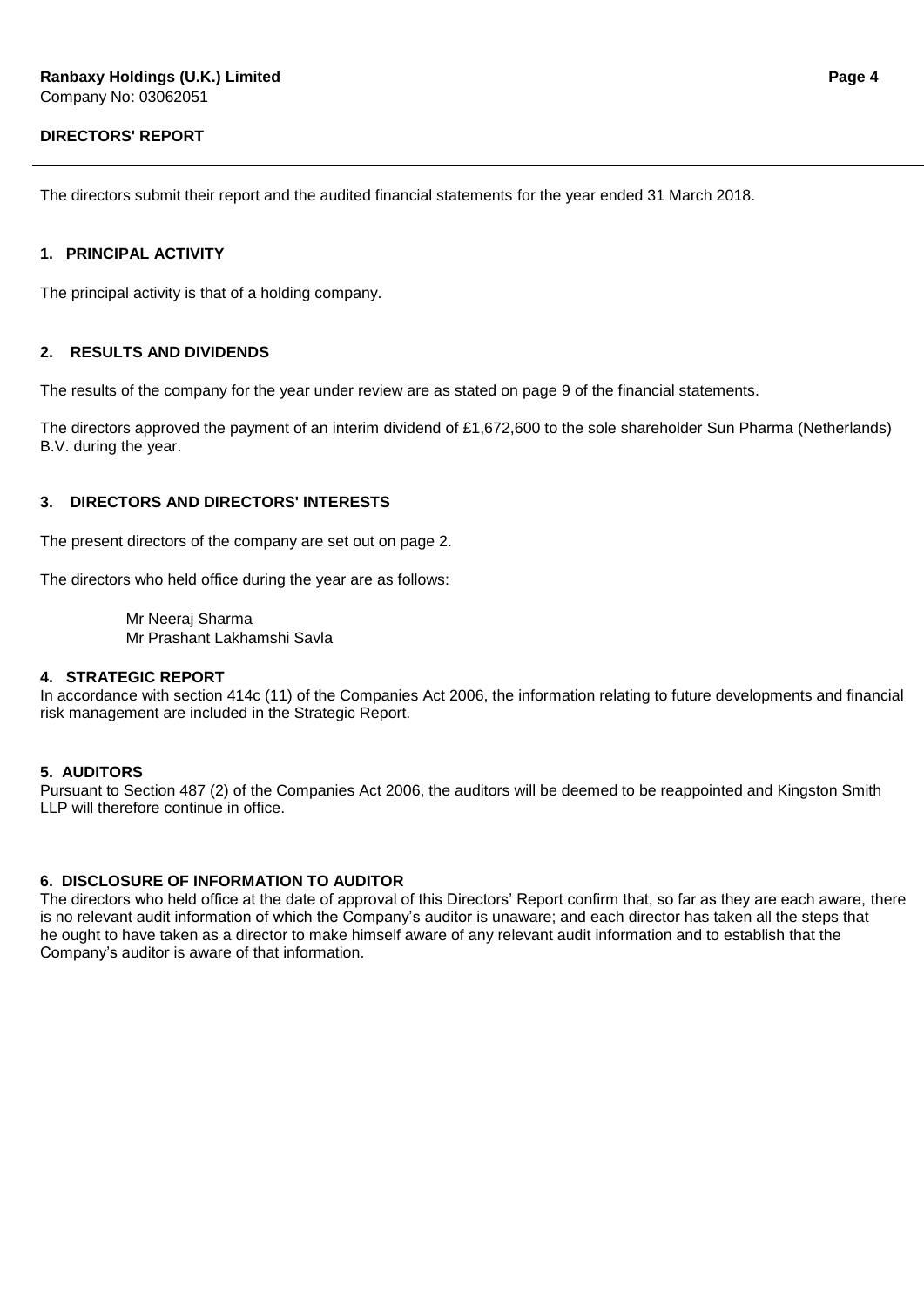# **DIRECTORS' REPORT (Continued)**

### **7. STATEMENT OF DIRECTORS' RESPONSIBILITIES IN RESPECT OF THE STRATEGIC AND DIRECTORS' REPORT AND THE FINANCIAL STATEMENTS**

The directors are responsible for preparing the Strategic and Directors' Reports and the financial statements in accordance with applicable law and regulations.

Company law requires the directors to prepare financial statements for each financial period. Under that law they have elected to prepare the financial statements in accordance with UK Accounting Standards and applicable law (UK Generally Accepted Accounting Practice).

Under company law the directors must not approve the financial statements unless they are satisfied that they give a true and fair view of the state of affairs of the company and of the profit or loss of the company for that period. In preparing these financial statements, the directors are required to:

• select suitable accounting policies and then apply them consistently;

• make judgments and estimates that are reasonable and prudent; and

• prepare the financial statements on the going concern basis unless it is inappropriate to presume that the company will continue in business.

The directors are responsible for keeping adequate accounting records that are sufficient to show and explain the company's transactions and disclose with reasonable accuracy at any time the financial position of the company and enable them to ensure that the financial statements comply with the Companies Act 2006. They have general responsibility for taking such steps as are reasonably open to them to safeguard the assets of the company and to prevent and detect fraud and other irregularities.

This report was approved by the Board on 21<sup>st</sup> June 2018. On behalf of the Board

Neeraj Sharma **Director** Ranbaxy Holdings (U.K.) Limited 5th Floor, Hyde Park Hayes 3 11 Millington Road, Hayes, UB3 4AZ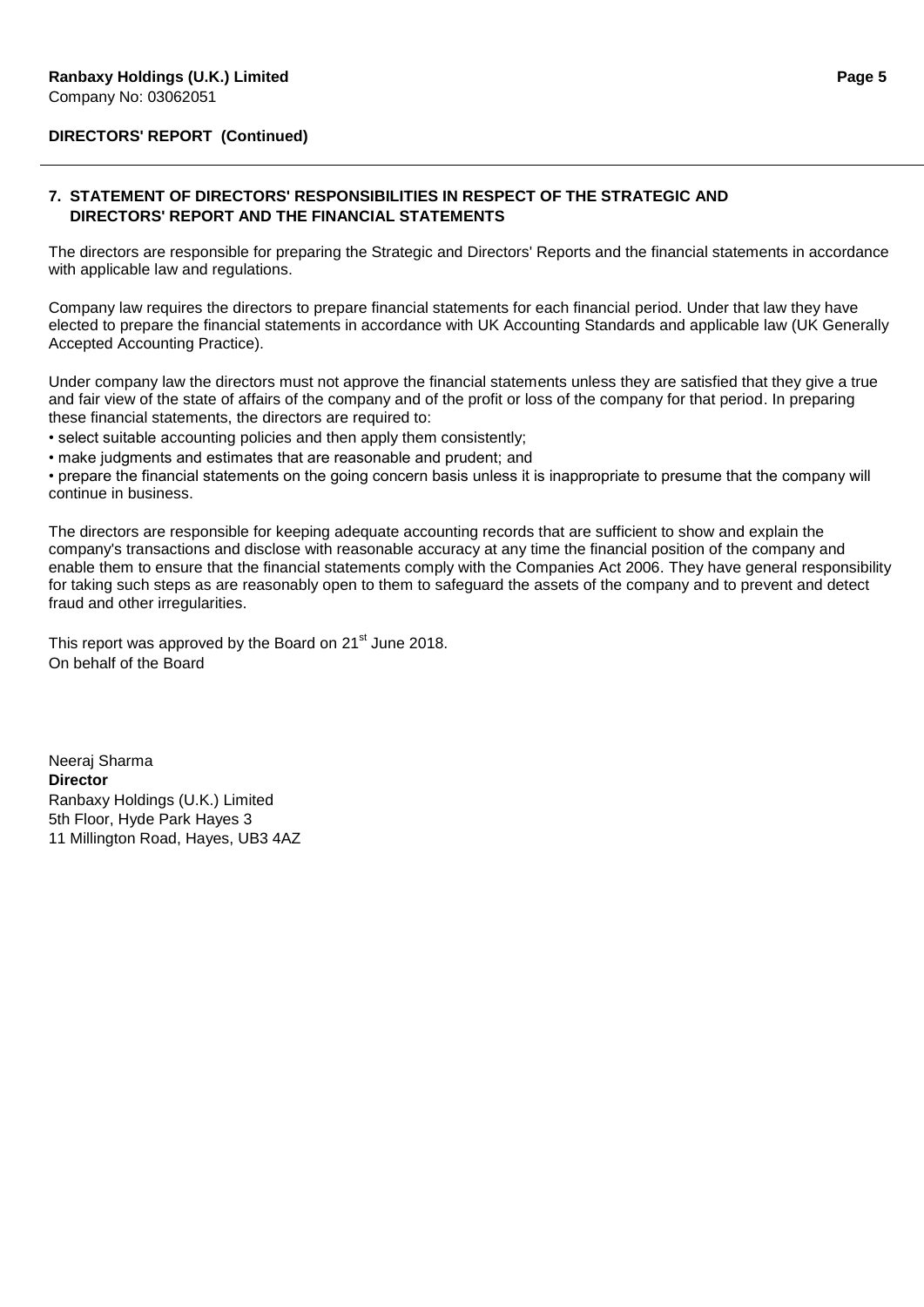# **Opinion**

We have audited the financial statements of Ranbaxy Holdings (U.K.) Limited for the year ended 31 March 2018 which comprise the Statement of Income and Retained Earnings, the Statement of Financial Position and the notes to the financial statements, including a summary of significant accounting policies. The financial reporting framework that has been applied in their preparation is applicable law and United Kingdom Accounting Standards, including FRS 102 'The Financial Reporting Standard Applicable in the UK and Republic of Ireland' (United Kingdom Generally Accepted Accounting Practice).

In our opinion the financial statements:

- give a true and fair view of the state of the company's affairs as at 31 March 2018 and of its profit for the year then ended;
- have been properly prepared in accordance with United Kingdom Generally Accepted Accounting Practice; and
- have been prepared in accordance with the requirements of the Companies Act 2006.

## **Basis for opinion**

We conducted our audit in accordance with International Standards on Auditing (UK) (ISAs (UK)) and applicable law. Our responsibilities under those standards are further described in the Auditor's Responsibilities for the audit of the financial statements section of our report. We are independent of the company in accordance with the ethical requirements that are relevant to our audit of the financial statements in the UK, including the FRC's Ethical Standard, and we have fulfilled our other ethical responsibilities in accordance with these requirements. We believe that the audit evidence we have obtained is sufficient and appropriate to provide a basis for our opinion.

## **Conclusions relating to going concern**

We have nothing to report in respect of the following matters in relation to which the ISAs (UK) require us to report to you where:

- the directors' use of the going concern basis of accounting in the preparation of the financial statements is not appropriate; or
- the directors have not disclosed in the financial statements any identified material uncertainties that may cast significant doubt about the company's ability to continue to adopt the going concern basis of accounting for a period of at least twelve months from the date when the financial statements are authorised for issue.

## **Other information**

The directors are responsible for the other information. The other information comprises the information included in the annual report, other than the financial statements and our auditor's report thereon. Our opinion on the financial statements does not cover the other information and, except to the extent otherwise explicitly stated in our report, we do not express any form of assurance conclusion thereon.

In connection with our audit of the financial statements, our responsibility is to read the other information and, in doing so, consider whether the other information is materially inconsistent with the financial statements or our knowledge obtained in the audit or otherwise appears to be materially misstated. If we identify such material inconsistencies or apparent material misstatements, we are required to determine whether there is a material misstatement in the financial statements or a material misstatement of the other information. If, based on the work we have performed, we conclude that there is a material misstatement of this other information, we are required to report that fact.

We have nothing to report in this regard.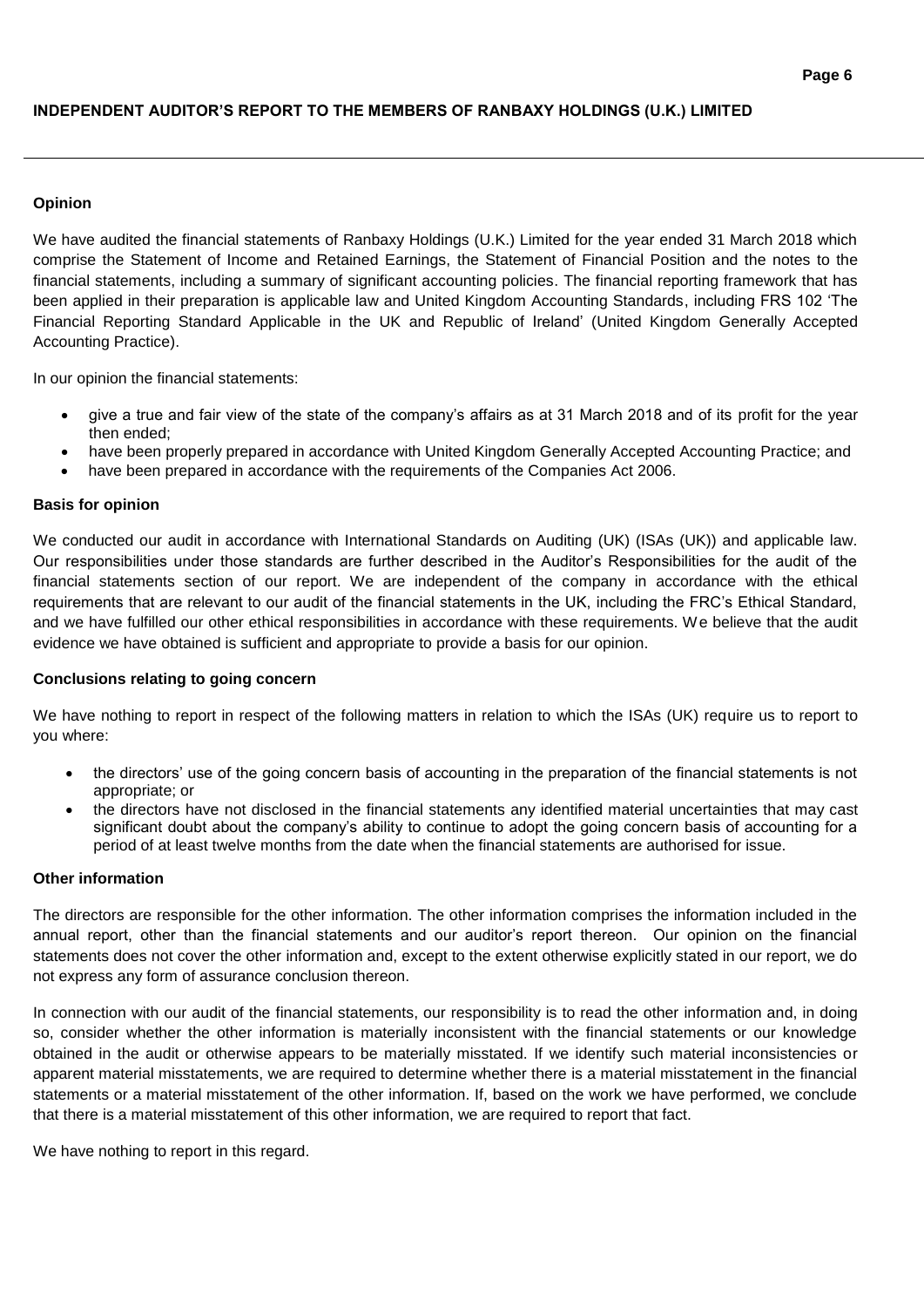### **INDEPENDENT AUDITOR'S REPORT TO THE MEMBERS OF RANBAXY HOLDINGS (U.K.) LIMITED….Continued**

#### **Opinions on other matters prescribed by the Companies Act 2006**

In our opinion, based on the work undertaken in the course of the audit:

- the information given in the Strategic Report and the Directors' Report for the financial year for which the financial statements are prepared is consistent with the financial statements; and
- the Strategic Report and the Directors' Report have been prepared in accordance with applicable legal requirements.

#### **Matters on which we are required to report by exception**

In the light of the knowledge and understanding of the company and its environment obtained in the course of the audit, we have not identified material misstatements in the Strategic Report or the Directors' Report.

We have nothing to report in respect of the following matters where the Companies Act 2006 requires us to report to you if, in our opinion:

- adequate accounting records have not been kept, or returns adequate for our audit have not been received from branches not visited by us; or
- the financial statements are not in agreement with the accounting records and returns; or
- certain disclosures of directors' remuneration specified by law are not made; or
- we have not received all the information and explanations we require for our audit.

#### **Responsibilities of directors**

As explained more fully in the Directors' Responsibilities Statement set out on page 5, the directors are responsible for the preparation of the financial statements and for being satisfied that they give a true and fair view, and for such internal control as the directors determine is necessary to enable the preparation of financial statements that are free from material misstatement, whether due to fraud or error.

In preparing the financial statements, the directors are responsible for assessing the company's ability to continue as a going concern, disclosing, as applicable, matters related to going concern and using the going concern basis of accounting unless the directors either intend to liquidate the company or to cease operations, or have no realistic alternative but to do so.

#### **Auditor's responsibilities for the audit of the financial statements**

Our objectives are to obtain reasonable assurance about whether the financial statements as a whole are free from material misstatement, whether due to fraud or error, and to issue an auditor's report that includes our opinion. Reasonable assurance is a high level of assurance, but is not a guarantee that an audit conducted in accordance with ISAs (UK) will always detect a material misstatement when it exists. Misstatements can arise from fraud or error and are considered material if, individually or in aggregate, they could reasonably be expected to influence the economic decisions of users taken on the basis of these financial statements.

As part of an audit in accordance with ISAs (UK) we exercise professional judgement and maintain professional scepticism throughout the audit. We also:

 Identify and assess the risks of material misstatement of the financial statements, whether due to fraud or error, design and perform audit procedures responsive to those risks, and obtain audit evidence that is sufficient and appropriate to provide a basis for our opinion. The risk of not detecting a material misstatement resulting from fraud is higher than for one resulting from error, as fraud may involve collusion, forgery, intentional omissions, misrepresentations, or the override of internal control.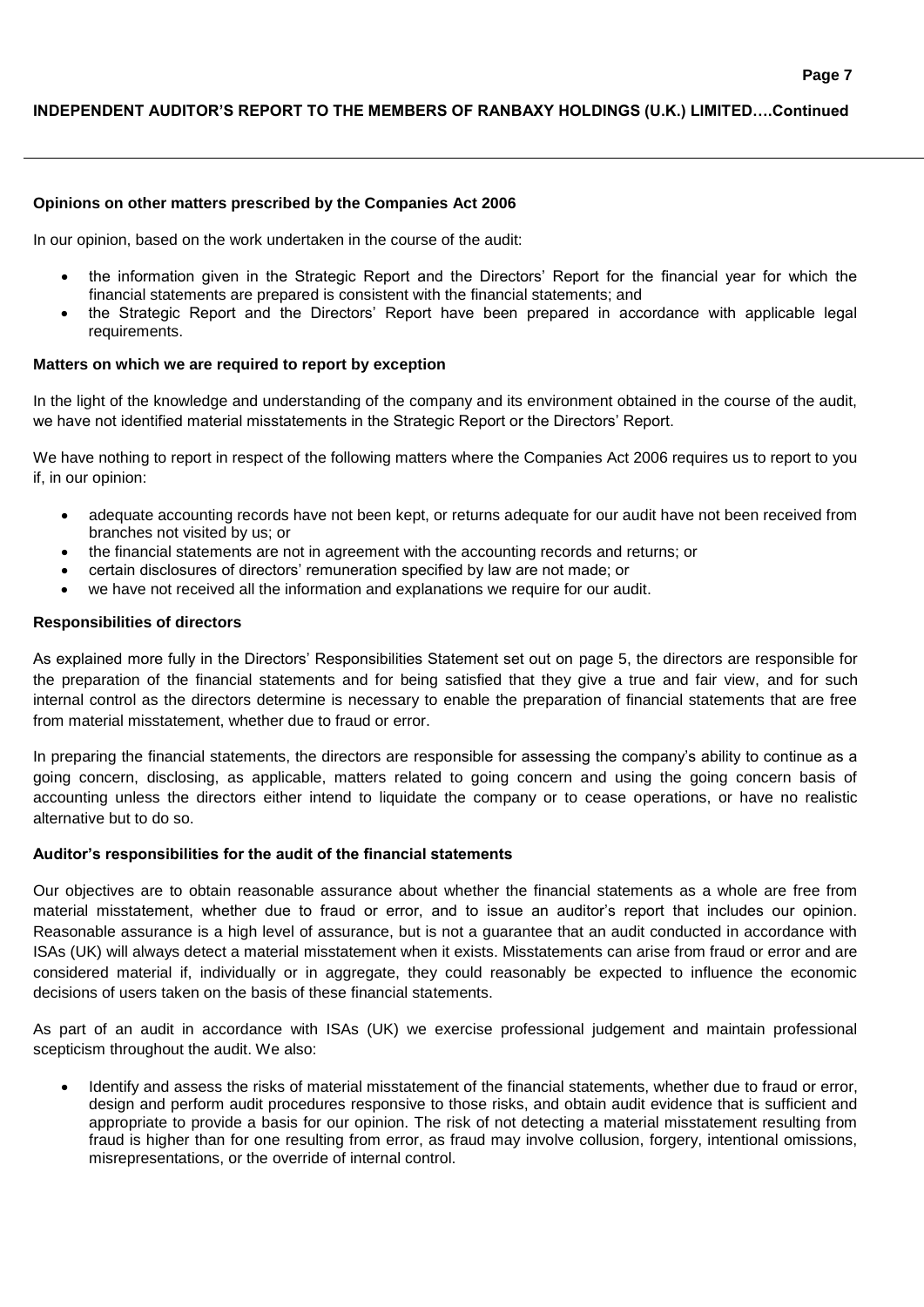### **INDEPENDENT AUDITOR'S REPORT TO THE MEMBERS OF RANBAXY HOLDINGS (U.K.) LIMITED…. Continued**

- Obtain an understanding of internal control relevant to the audit in order to design audit procedures that are appropriate in the circumstances, but not for the purposes of expressing an opinion on the effectiveness of the company's internal control.
- Evaluate the appropriateness of accounting policies used and the reasonableness of accounting estimates and related disclosures made by the directors.
- Conclude on the appropriateness of the directors' use of the going concern basis of accounting and, based on the audit evidence obtained, whether a material uncertainty exists related to events or conditions that may cast significant doubt on the company's ability to continue as a going concern. If we conclude that a material uncertainty exists, we are required to draw attention in our auditor's report to the related disclosures in the financial statements or, if such disclosures are inadequate, to modify our opinion. Our conclusions are based on the audit evidence obtained up to the date of our auditor's report. However, future events or conditions may cause the company to cease to continue as a going concern.
- Evaluate the overall presentation, structure and content of the financial statements, including the disclosures, and whether the financial statements represent the underlying transactions and events in a manner that achieves fair presentation.

We communicate with those charged with governance regarding, among other matters, the planned scope and timing of the audit and significant audit findings, including any significant deficiencies in internal control that we identify during our audit.

#### **Use of our report**

This report is made solely to the company's members, as a body, in accordance with Chapter 3 of Part 16 of the Companies Act 2006. Our audit work has been undertaken for no purpose other than to draw to the attention of the company's members those matters which we are required to include in an auditor's report addressed to them. To the fullest extent permitted by law, we do not accept or assume responsibility to any party other than the company and company's members as a body, for our work, for this report, or for the opinions we have formed.

Janice Riches(Senior Statutory Auditor) for and on behalf of Kingston Smith LLP, Chartered Accountants and Statutory Auditor

Devonshire House 60 Goswell Road London EC1M 7AD

Date: 22<sup>nd</sup> June 2018.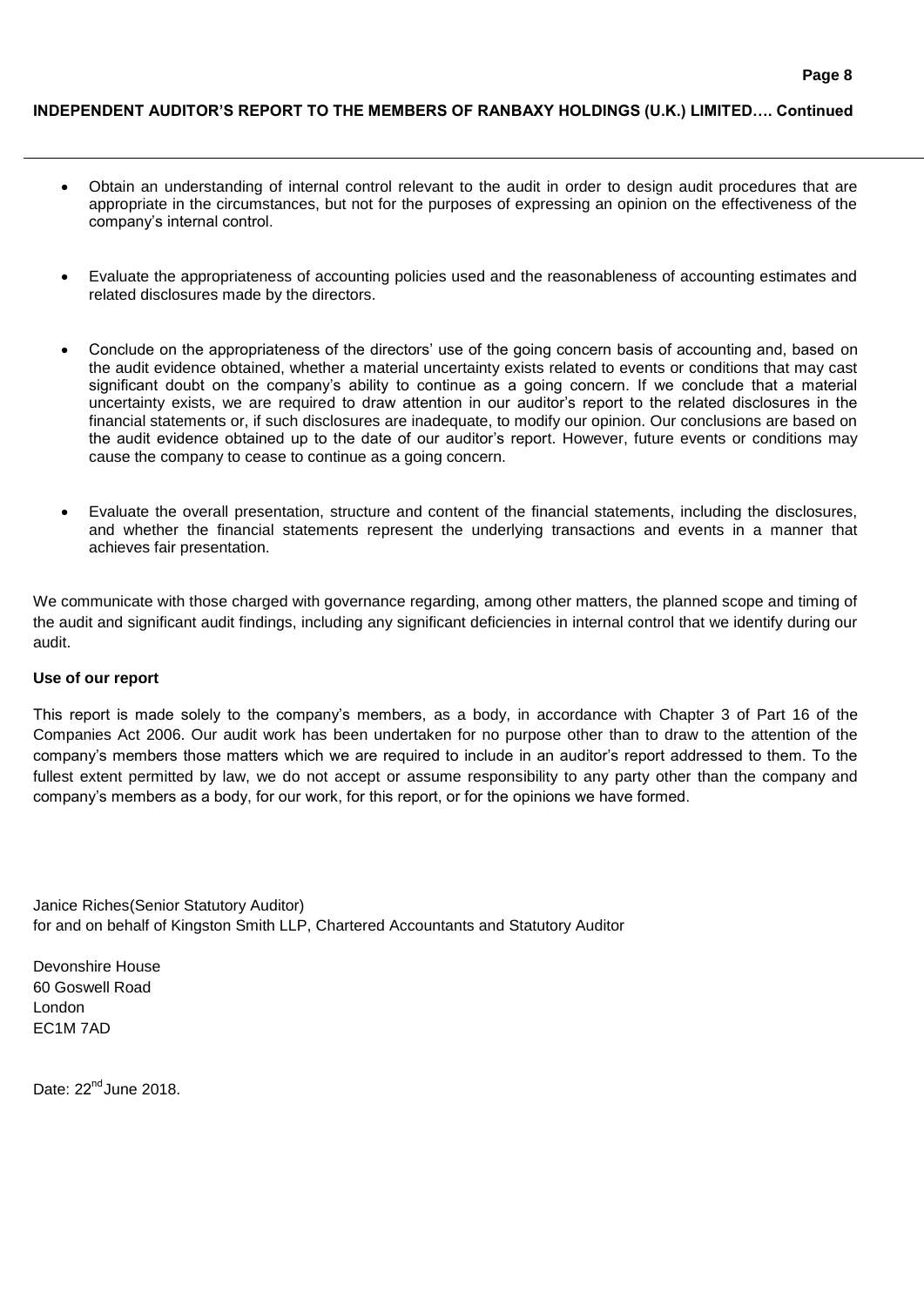# **STATEMENT OF INCOME AND RETAINED EARNINGS for the year ended 31 March 2018**

|                                                       | <b>Notes</b> | 2018<br>£   | 2017<br>£ |
|-------------------------------------------------------|--------------|-------------|-----------|
| <b>Operating Expenses - continuing activities</b>     |              | 210         | 11,474    |
| <b>Operating Loss</b>                                 | $\mathbf{2}$ | (210)       | (11, 474) |
| Interest receivable and similar income                | 3            | 1,820,943   |           |
| Profit /(Loss) on ordinary activities before taxation |              | 1,820,733   | (11, 474) |
| Tax on profit/ (loss) on ordinary activities          | 4            |             |           |
| Profit/(Loss) for the financial year                  |              | 1,820,733   | (11, 474) |
| Retained profit at the start of the year              |              | 1,382,952   | 1,394,426 |
| Dividends paid                                        |              | (1,672,600) |           |
| Retained profit at the end of the year                |              | 1,531,085   | 1,382,952 |

The notes on pages 11 to 16 form an integral part of these financial statements.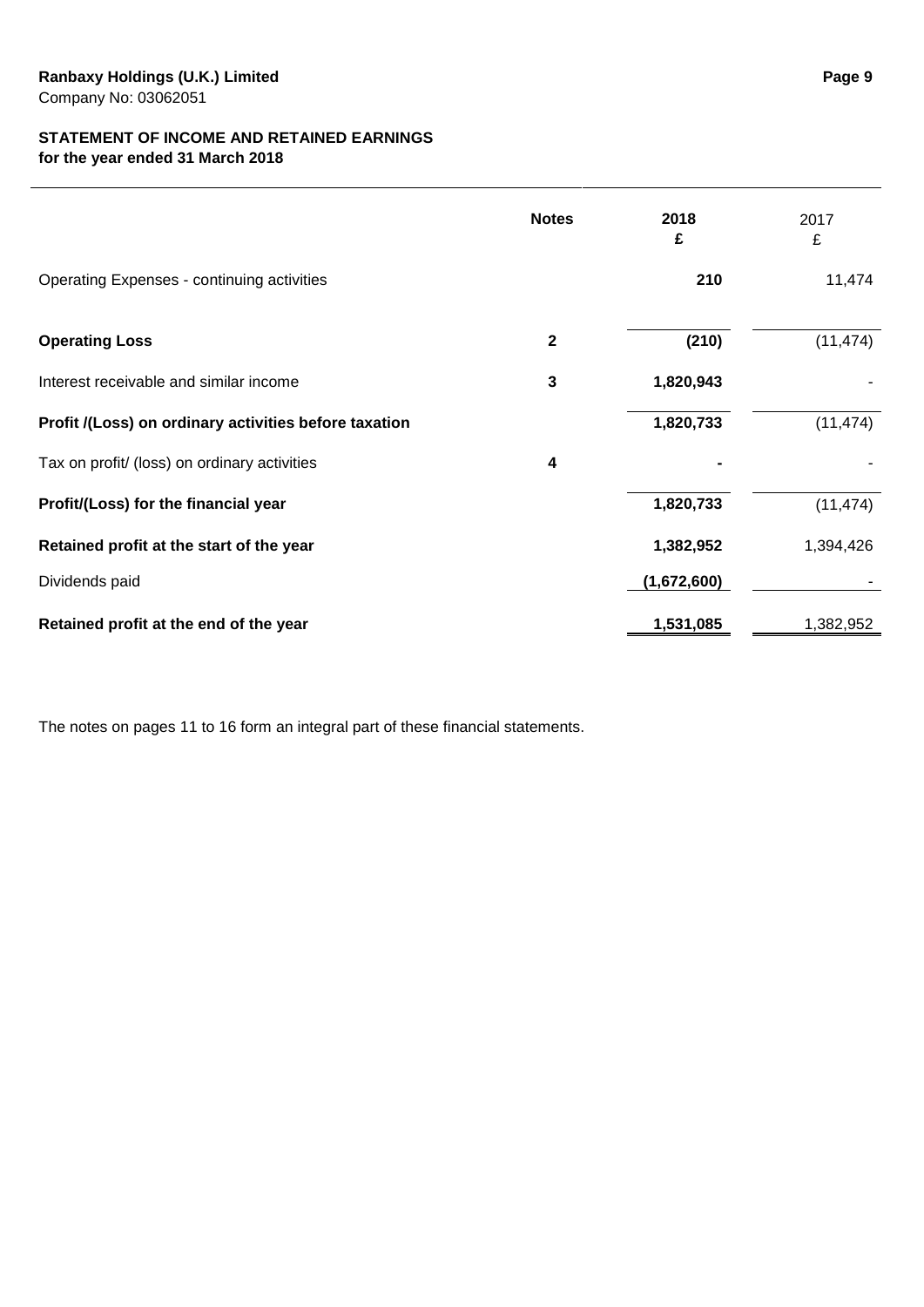### **STATEMENT OF FINANCIAL POSITION as at 31 March 2018**

| <b>FIXED ASSETS</b>                                   | <b>Notes</b>   | 2018<br>£               | 2017<br>£               |
|-------------------------------------------------------|----------------|-------------------------|-------------------------|
| Investments                                           | 5              | 32,020,079              | 32,030,078              |
| <b>CURRENT ASSETS</b><br>Cash at bank                 |                | 76,371                  | 11,434                  |
| <b>CREDITORS: amounts falling due within one year</b> | 6              | (9, 164)                | (102, 359)              |
| <b>NET CURRENT ASSETS/ (LIABILITIES)</b>              |                | 67,207                  | (90, 925)               |
| <b>NET ASSETS</b>                                     |                | 32,087,286              | 31,939,153              |
| <b>CAPITAL AND RESERVES</b>                           |                |                         |                         |
| Called up share capital<br>Profit & Loss Account      | $\overline{7}$ | 30,556,201<br>1,531,085 | 30,556,201<br>1,382,952 |
| <b>EQUITY SHAREHOLDERS' FUNDS</b>                     |                | 32,087,286              | 31,939,153              |

These financial statements were approved by the Board of Directors and authorised for issue on 21<sup>st</sup> June 2018.

Neeraj Sharma **Director**

The notes on pages 11 to 16 form an integral part of these financial statements.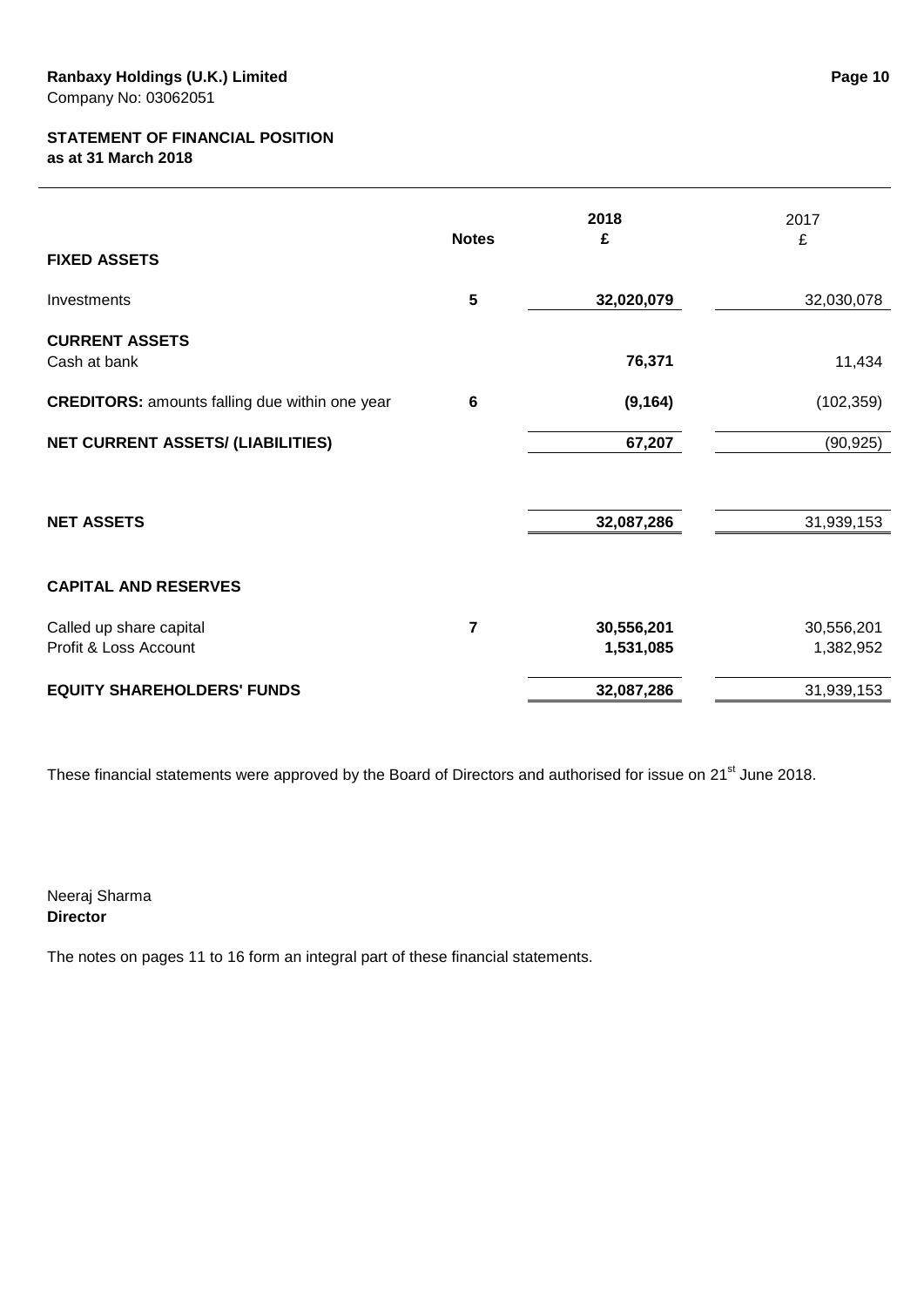## **1 ACCOUNTING POLICIES**

#### *1.1 Company information*

Ranbaxy Holdings (U.K.) Limited is a private company limited by shares which is domiciled and incorporated in England and Wales. The registered office is 5th Floor, Hyde Park Hayes 3, 11 Millington Road, Hayes, Middlesex, UB34AZ.

#### *Accounting Convention*

The financial statements have been prepared under the historical cost convention, and in accordance with the Financial Reporting Standard 102 (FRS 102) 'The Financial Reporting Standard applicable in the UK and Republic of Ireland' , and the requirements of the Companies Act 2006.

The financial statements have been prepared in sterling, which is the functional currency of the company. Monetary amounts in these financial statements are rounded to the nearest pound.

#### *1.2 Consolidation*

The company is exempt by virtue of Section 401 of the Companies Act 2006 from the requirement to prepare group financial statements. These financial statements present information about the company as an individual undertaking and not about its group.

#### *1.3 Reduced Disclosures*

In accordance with FRS 102, the company has taken advantage of the exemptions from the following disclosure requirements :

Section 7 'Statement of Cash Flows' and related notes and disclosures.

Section 11 'Basic Financial Instruments' and Section 12 'Other Financial Instrument Issues' -11.42 Disclosure of terms and conditions of related party debt.

#### *1.4 Going Concern*

The directors have reviewed the financial position of the company and note that at 31 March 2018 the current assets are in excess of its current liabilities. As a holding company with no independent source of income, it is therefore dependent on the wider group for funding. On the basis of their assessment of the company's financial position and of the enquiries made of the directors of the immediate and intermediate parent companies, the company's directors have a reasonable expectation that the company will be able to continue in operational existence for the foreseeable future. Thus they continue to adopt the going concern basis of accounting in preparing the annual financial statements.

#### *1.5 Investments*

Investments are shown at historic cost less provision for impairment. The directors are of the opinion that the holding value does not exceed open market valuation.

## *1.6 Taxation*

The tax expense represents the sum of the tax currently payable and deferred tax.

## *Deferred Tax*

Deferred tax liabilities are generally recognised for all timing differences.

Deferred tax assets are recognised in the income statement to the extent that it is probable that they will be recovered against the reversal of deferred tax liabilities or future taxable profits.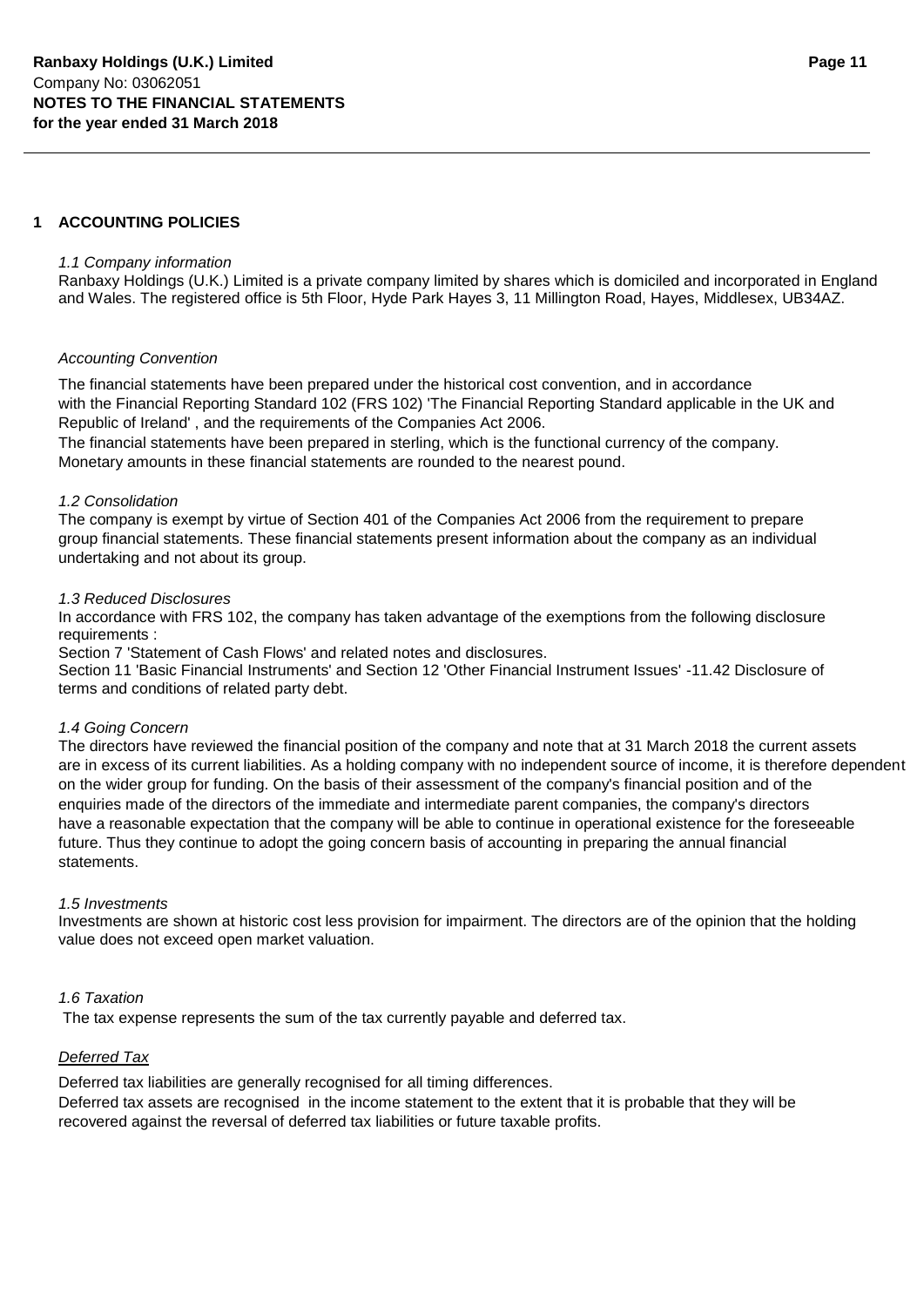The carrying amount of the deferred tax asset is reviewed at each reporting end date and reduced to the extent that it is no longer probable that sufficient taxable profits will be available to allow all or part of the asset to be recovered. Deferred tax is measured using rates of tax that have been enacted or substantively enacted by the balance sheet date.

#### Current Tax

The tax currently payable is based on taxable profit for the year. Taxable profit differs from the net profit as reported in the income statement because it excludes items of income or expense that are taxable or deductible in other years and it further excludes items that are never taxable or deductible. The company's liability for current tax is calculated using the rates that have been enacted or substantively enacted by the reporting end date.

#### *1.7 Cash and cash equivalents*

Cash and cash equivalents include deposits held at call with banks.

#### *1.8 Financial instruments*

Basic financial instruments are measured at cost. The company has no other financial instruments or basic financial instruments measured at fair value.

#### *1.9 Equity Instruments*

Equity instruments issued by the company are recorded at the proceeds received, net of direct issue costs. Dividends payable on equity instruments are recognised as liabilities once they are no longer at the discretion of the company.

### *1.10 Foreign currencies*

Transactions in foreign currencies are recorded at the rate ruling at the date of the transaction. Monetary assets and liabilities denominated in foreign currencies are retranslated at the rate of exchange ruling at the balance sheet date. All exchange differences are recognised in the income statement.

# **2 PROFIT/ (LOSS) ON ORDINARY ACTIVITIES**

The profit/ (loss) on ordinary activities is stated after charging :

|                                                 | 2018  | 2017  |
|-------------------------------------------------|-------|-------|
|                                                 |       |       |
| Auditors remuneration                           |       |       |
| Amounts payable to the auditors in respect of : |       |       |
| Audit of these financial statements             | 4,200 | 4.000 |
|                                                 |       |       |

The average monthly number of employees, including directors was 2 (2017: 2).

None of the directors received any emoluments from the company during the year.

Directors were remunerated by fellow group companies. Where remuneration was paid to directors by fellow group companies, it did not include any amounts in respect of qualifying services in respect of Ranbaxy Holdings (U.K.) Limited.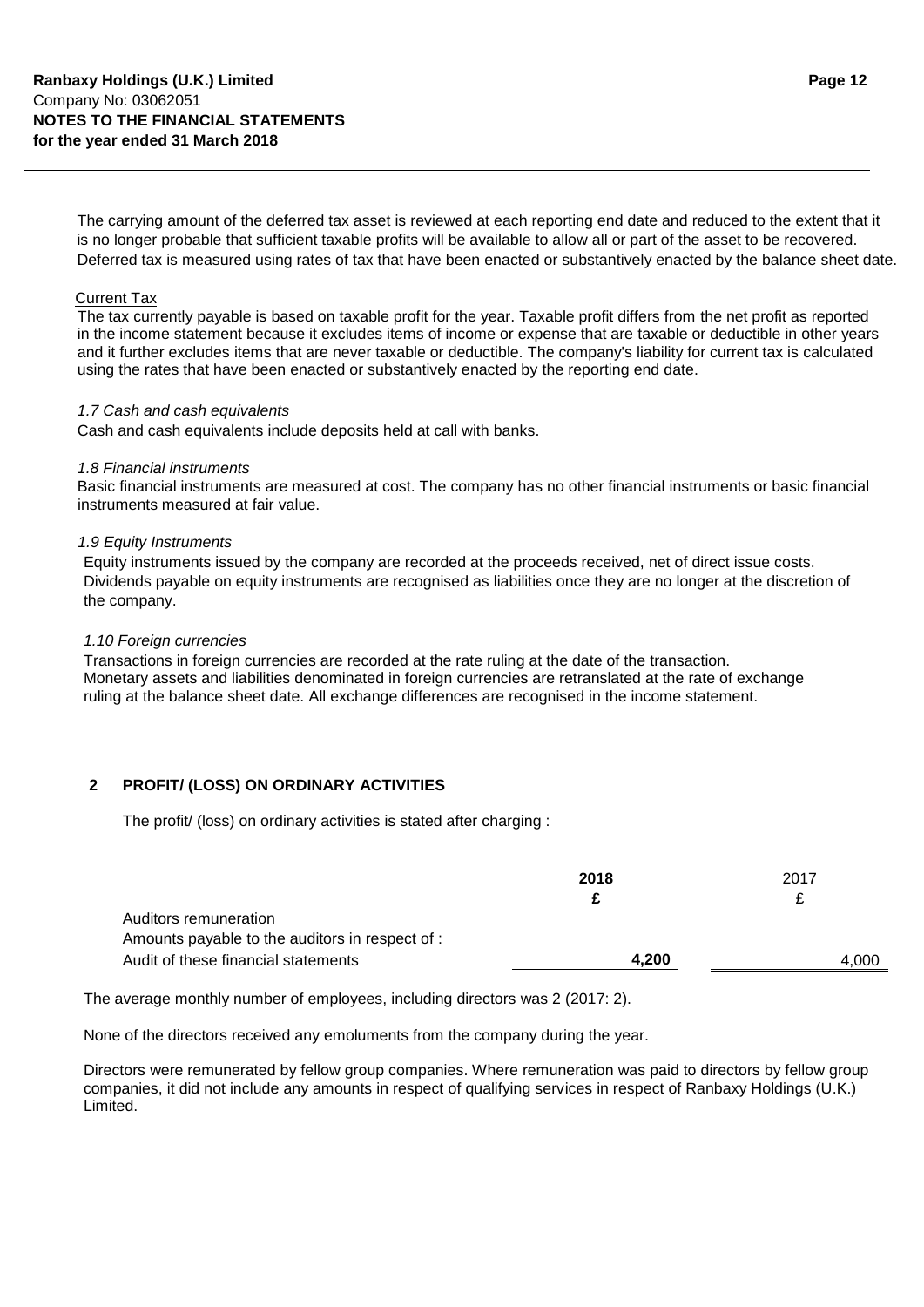| 3 | <b>INTEREST RECEIVABLE AND OTHER SIMILAR</b><br><b>INCOME</b><br>Dividend received from group company | 2018<br>£<br>1,820,943 | 2017<br>£ |
|---|-------------------------------------------------------------------------------------------------------|------------------------|-----------|
| 4 | TAX ON PROFIT ON ORDINARY ACTIVITIES                                                                  | 2018                   | 2017      |
|   | The corporation tax comprises:-                                                                       | £                      | £         |
|   | UK corporation tax at 19% (2017: 20%)                                                                 |                        |           |

# **Factors affecting future tax charges**

Effective 1 April 2017, the standard rate of corporation tax is 19%. This rate will remain unchanged until 2020.

| 5<br><b>FIXED ASSET INVESTMENTS</b> | 2018       | 2017       |
|-------------------------------------|------------|------------|
|                                     |            |            |
| Investment in subsidiaries          | 32,020,079 | 32,030,078 |
|                                     |            |            |
|                                     | 32,020,079 | 32,030,078 |

### **Holdings of more than 20%**

The company holds more than 20% of the share capital of the following companies:

| <b>Name of Company</b>                                                                | <b>Registered Office</b>                                                                                                                               | <b>Class</b>           | <b>Shares</b><br><b>Held</b> |
|---------------------------------------------------------------------------------------|--------------------------------------------------------------------------------------------------------------------------------------------------------|------------------------|------------------------------|
| Sun Pharmaceutical Holdings USA, Inc.                                                 | <b>Corporation Service Company</b><br>251 Little Falls Drive<br>Wilmington, DE 19808 USA                                                               | Common Stock           | 100.00%                      |
| Ranbaxy Europe Limited<br>(In members' voluntary liquidation from<br>1 December 2017) | 1020 Eskdale Road, Winnersh, Wokingham,<br>RG41 5TS                                                                                                    | <b>Ordinary Shares</b> | 100.00%                      |
| Ranbaxy Inc.                                                                          | <b>Corporation Service Company</b><br>d/b/a/ CSC - Lawyers Incorporating Service<br>Company<br>211 East 7th Street, Suite 620<br>Austin, TX 78701-3218 | Common Stock           | 100.00%*                     |
| 2 Independence Way LLC                                                                | <b>Corporation Service Company</b><br>Princeton South Corporate Ctr., Suite 160<br>100 Charles Ewing Blvd, Ewing, NJ 08628                             | Member<br>Managed      | 100.00%*                     |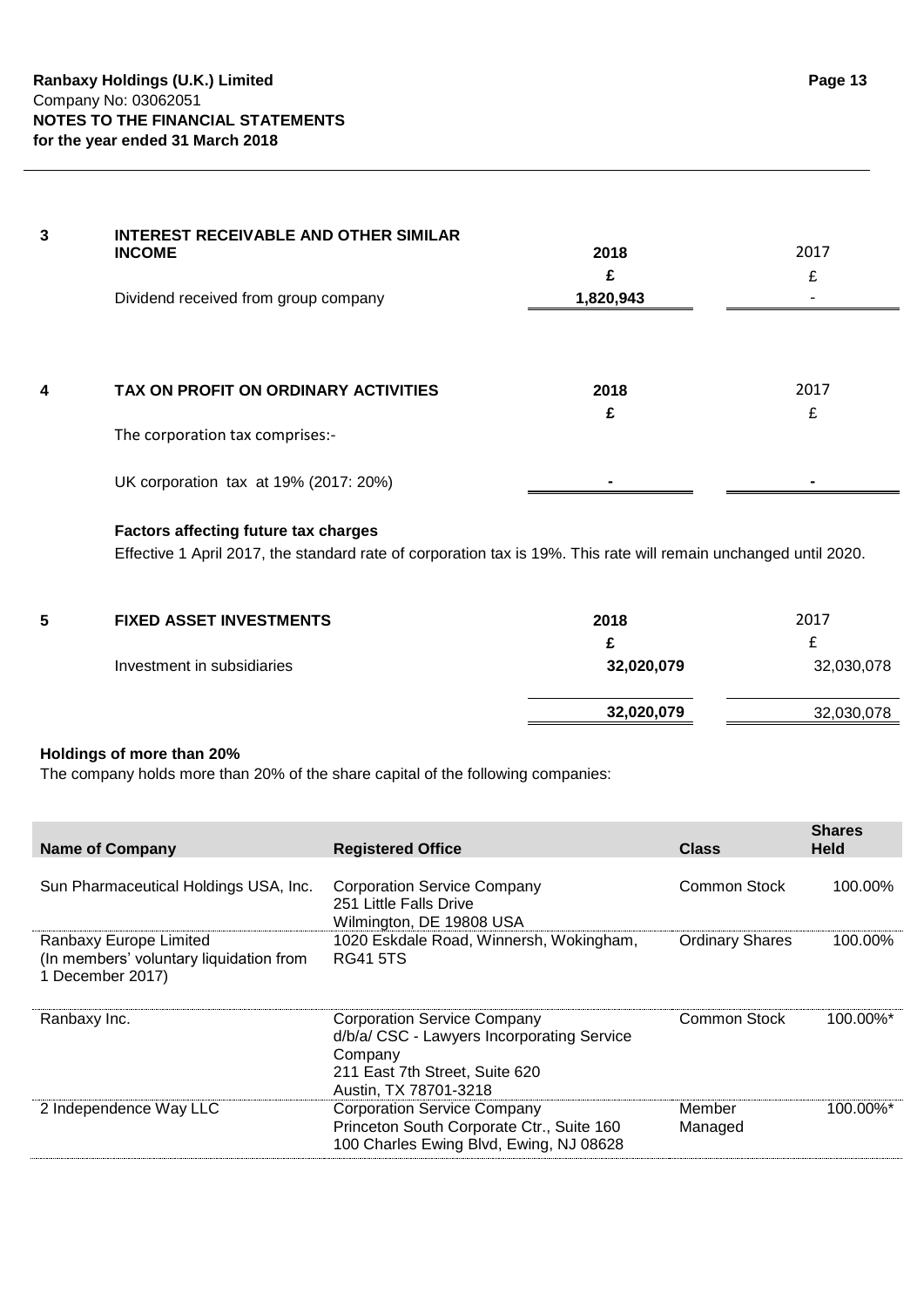# **FIXED ASSET INVESTMENTS…. CONTINUED**

| Ohm Laboratories Inc.               | <b>Corporation Service Company</b><br>Princeton South Corporate Ctr., Suite 160<br>100 Charles Ewing Blvd, Ewing, NJ 08628              | Class A<br>Common Voting<br><b>Stock</b><br>Class B<br><b>Common Voting</b><br><b>Stock</b> | 100.00%* |
|-------------------------------------|-----------------------------------------------------------------------------------------------------------------------------------------|---------------------------------------------------------------------------------------------|----------|
| Ranbaxy Signature LLC               | <b>Corporation Service Company</b><br>251 Little Falls Drive<br>Wilmington, DE 19808 USA                                                | Member<br>Managed                                                                           | 67.5%*   |
| InSite Vision Incorporated          | The Corporation Trust Company<br><b>Corporation Trust Center</b><br>1209 Orange St<br>Wilmington, DE 19801, USA                         | <b>Common Stock</b>                                                                         | 100.00%* |
| Sun Pharmaceutical Industries, Inc. | <b>CSC - Lawyers Incorporating Service</b><br>(Company)<br>601 Abbot Road<br>East Lansing, MI 48823                                     | <b>Common Stock</b>                                                                         | 96.32%*  |
| Caraco Pharmaceuticals Pvt Ltd      | F P 145 Ram Mandir Road Vile Parle East<br>Mumbai Mumbai City MH 400057 India                                                           | <b>Common Stock</b>                                                                         | 100.00%* |
| Chattem Chemicals, Inc.             | <b>Corporation Service Company</b><br>251 Little Falls Drive<br>Wilmington, DE 19808 USA                                                | <b>Common Stock</b>                                                                         | 100.00%* |
| DUSA Pharmaceuticals, Inc.          | <b>Corporation Service Company</b><br>Princeton South Corporate Ctr., Suite 160<br>100 Charles Ewing Blvd, Ewing, NJ 08628              | <b>Common Stock</b>                                                                         | 100.00%* |
| <b>Taro Development Corporation</b> | <b>Corporation Service Company</b><br>80 State Street<br>Albany, NY 12207-2543 <sup>1</sup>                                             | <b>Common Stock</b><br><b>Preferred Stock</b>                                               | 100.00%* |
| Morley & Company Inc.               | <b>Corporation Service Company</b><br>Princeton South Corporate Ctr., Suite 160<br>100 Charles Ewing Blvd, Ewing, NJ 08628 <sup>2</sup> | Class A<br><b>Common Stock</b><br>Class B<br><b>Common Stock</b>                            | 100.00%* |
| Pharmalucence Inc.                  | <b>Corporation Service Company</b><br>251 Little Falls Drive<br>Wilmington, DE 19808 USA                                                | <b>Common Stock</b>                                                                         | 100.00%* |
| Mutual Pharmaceutical Company Inc   | <b>Corporation Service Company</b><br>251 Little Falls Drive<br>Wilmington, DE 19808 USA                                                | Common Stock                                                                                | 100.00%* |
| Dungan Mutual Associates, LLC       | <b>Corporation Service Company</b><br>2595 Interstate Drive, Suite 103<br>Harrisburg, PA 17110                                          | Member<br>Managed                                                                           | 100.00%* |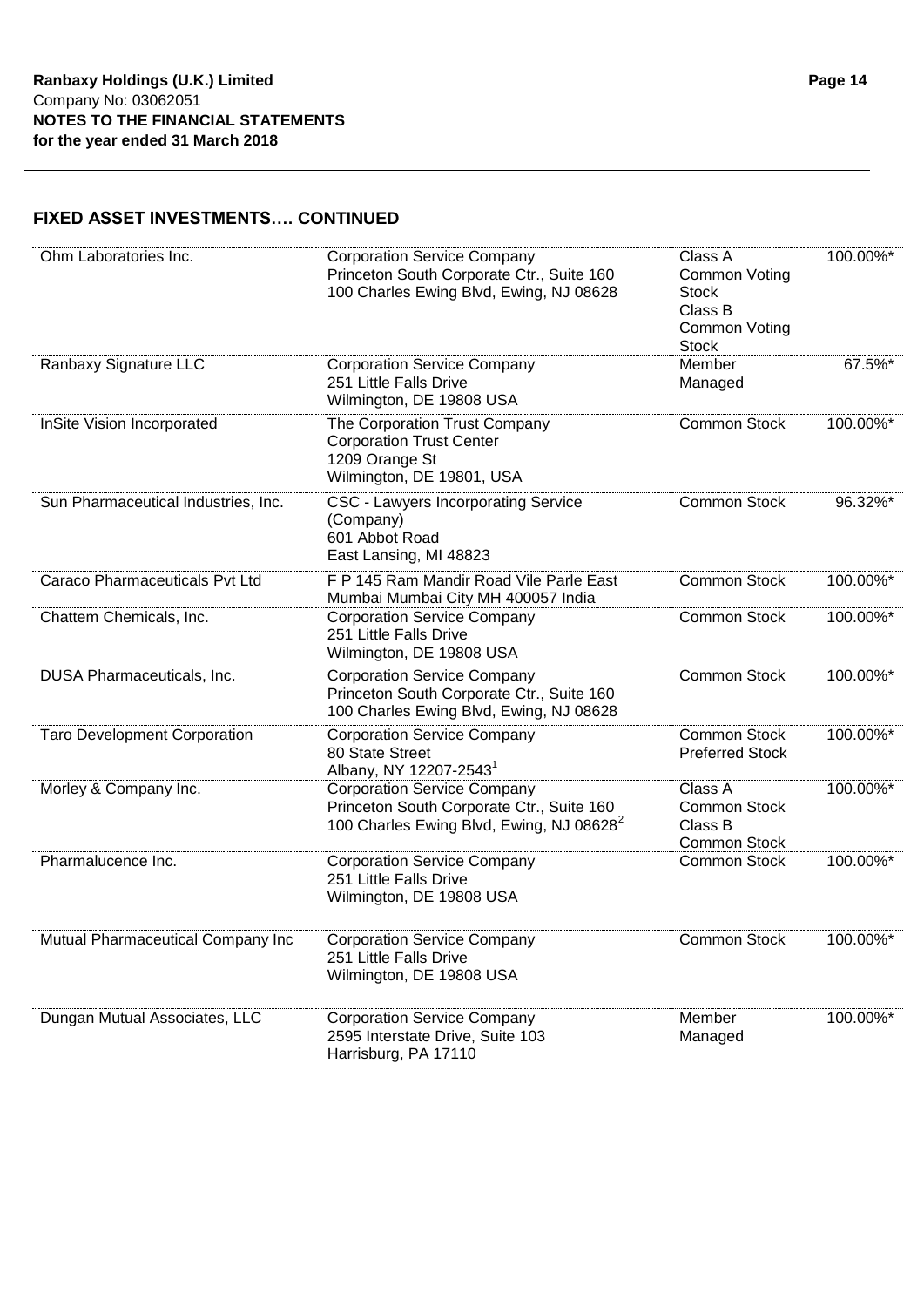# **FIXED ASSET INVESTMENTS…. CONTINUED**

| URL PharmPro, LLC            | <b>Corporation Service Company</b> | Member  | 100.00%*     |
|------------------------------|------------------------------------|---------|--------------|
|                              | 251 Little Falls Drive             | Managed |              |
|                              | Wilmington, DE 19808 USA           |         |              |
|                              |                                    |         |              |
| PI Real Estate Ventures, LLC | <b>Corporation Service Company</b> | Member  | $100.00\%$ * |
|                              | 84 State Street                    | Managed |              |
|                              | Boston, MA 02109                   |         |              |
|                              |                                    |         |              |

\**Indirect Holding*

182 This represents the principal business address, as it is not a mandatory requirement to have a registered office address in the respective *states.*

|                | Movements in fixed asset investments                  |              | <b>Shares</b><br>£    |
|----------------|-------------------------------------------------------|--------------|-----------------------|
| <b>Cost</b>    | At 1 April 2017<br>Disposals                          |              | 32,030,078<br>(9,999) |
|                | <b>Carrying Amount</b><br>At 31 March 2018            |              | 32,020,079            |
|                | At 31 March 2017                                      |              | 32,030,078            |
|                |                                                       |              |                       |
| 6              | <b>CREDITORS:</b> amounts falling due within one year | 2018         | 2017                  |
|                |                                                       | £            | £                     |
|                | Amounts owed to group undertakings<br><b>Accruals</b> | 464<br>8,700 | 97,109<br>5,250       |
|                |                                                       | 9,164        | 102,359               |
| $\overline{7}$ | <b>SHARE CAPITAL</b>                                  | 2018         | 2017                  |
|                |                                                       | £            | £                     |
|                | Called up, allotted and fully paid                    | 30,556,201   | 30,556,201            |

(30,556,201 Ordinary shares of £1 each)